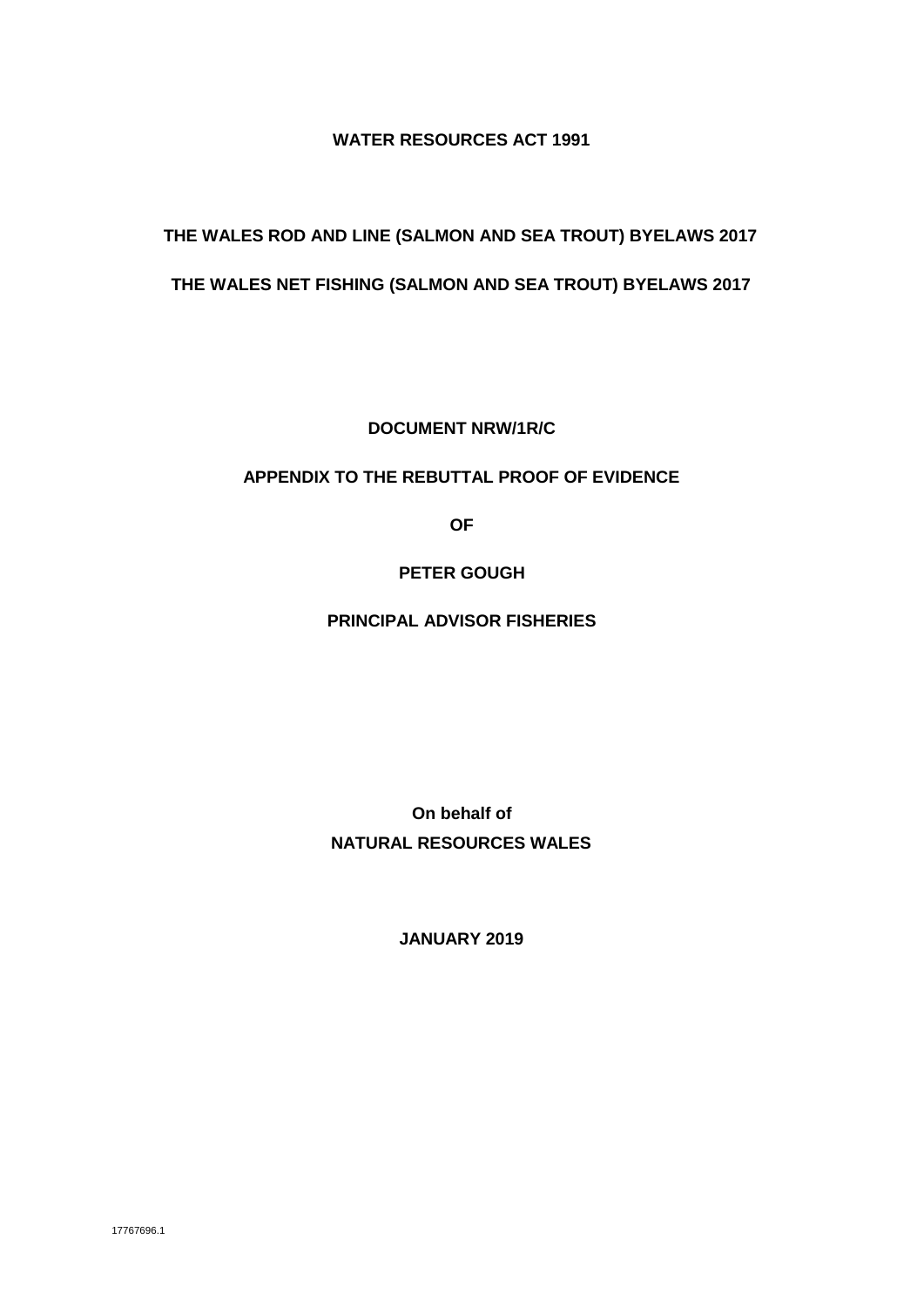#### ENVIRONMENT AGENCY

#### SALMON AND FRESHWATER FISHERIES ACT 1975 WATER RESOURCES ACT 1991 ENVIRONMENT ACT 1995

# **SALMON AND SEA TROUT PROTECTION BYELAWS**

The Environment Agency, in exercise of its powers under Section 210 and paragraphs  $6(1)(b)$ ,  $6(2)(aa)$ ,  $6(2)(c)$ , and  $6(2)(d)$  of Schedule 25 to the Water Resources Act 1991 and Article 4(2) of the Scotland Act 1998 (Border Rivers) Order 1999, makes the following Byelaws.

#### **Byelaw 1 Application of Byelaws**

These Byelaws shall apply to the area (specified in Section 6(7) of the Environment Act 1995) in respect of which the Agency carries out its functions relating to fisheries.

These Byelaws shall cease to have effect at midnight on 31<sup>st</sup> December 2028.

#### **Byelaw 2 Interpretation**

(1) In these Byelaws unless the context otherwise requires:-

"the Agency" means the Environment Agency;

"North East area" means the Northumbria and Yorkshire areas;

"Northumbria Area" means the area comprising districts 1 and 2;

"Yorkshire Area" means the area comprising districts 3, 4, 5, 6 and 7;

"district 1" means the area within a line drawn bearing 090° from the Scottish border and a line drawn bearing 090° from point 54° 57.470' North 01° 21.100' West ("Souter Point") but excluding the mouth or entrance of the River Tweed (as defined in the Tweed Fisheries Amendment Act 1859);

- "district  $2$ " means the area within a line drawn bearing  $090^\circ$  from Souter Point and a line drawn bearing  $026^{\circ}$  from point  $54^{\circ}$  33.650' North  $00^{\circ}$  48.900' West ("Boulby Crags");
- "district  $3$ " means the area between a line drawn bearing  $026^{\circ}$  from Boulby Crags and a line drawn bearing  $0.95^{\circ}$  from point  $54^{\circ}$  21.540' North  $00^{\circ}$ 26.720' West ("Hayburn Wyke");
- "district  $4$ " means the area between a line drawn bearing  $0.95^{\circ}$  from Hayburn Wyke and a line drawn bearing  $045^{\circ}$  from point  $54^{\circ}$ 14.520' North 00<sup>°</sup> 20.200' West ("Yons Nab");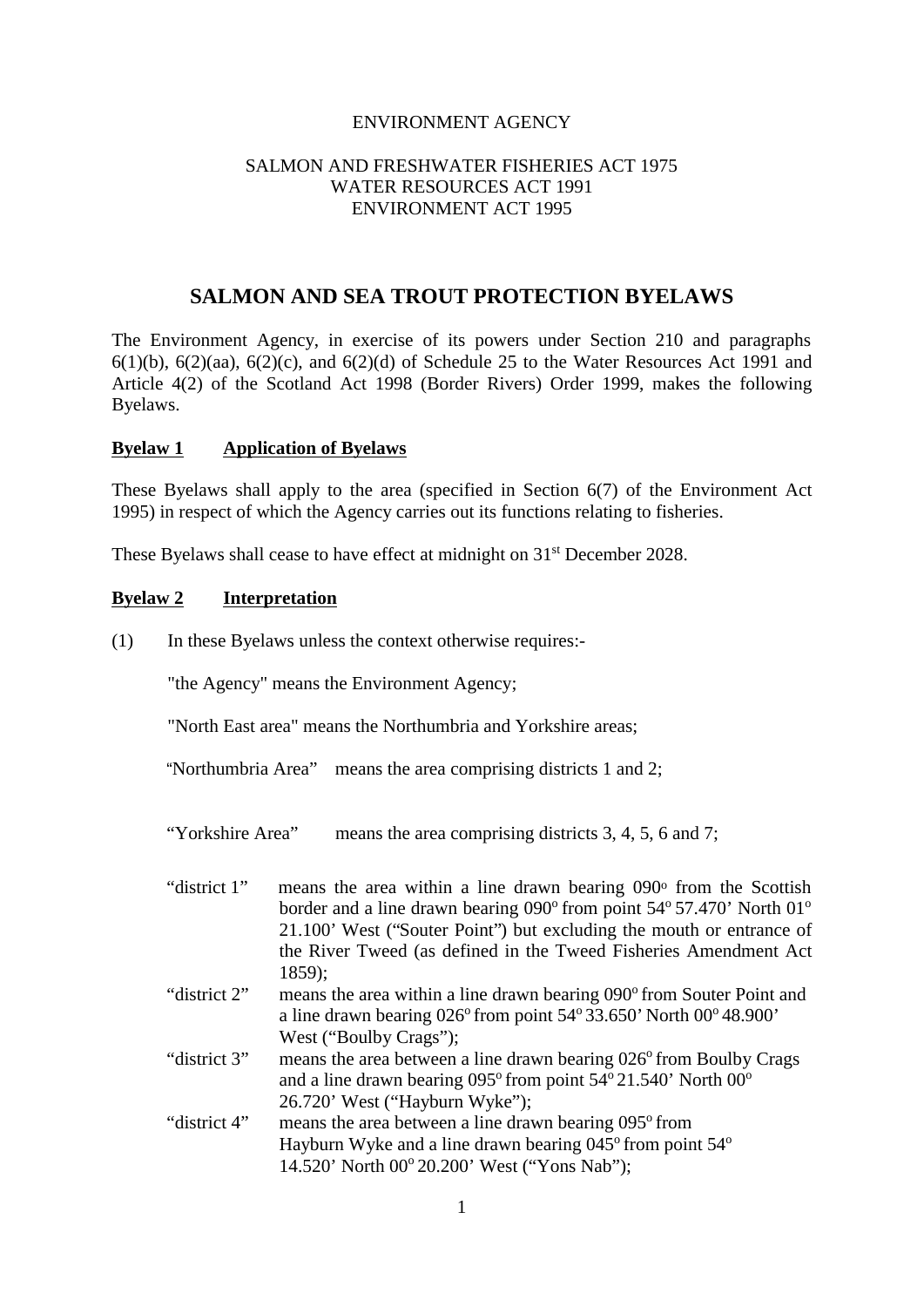| "district 5" | means the area between a line drawn bearing 045° from Yons     |
|--------------|----------------------------------------------------------------|
|              | Nab and a line drawn bearing 045° from point 54° 07.820' North |
|              | $00^{\circ}06.400'$ West ("Thornwick Nab");                    |
| "district 6" | means the area between a line drawn bearing 045° from          |
|              | Thornwick Nab and a line drawn bearing 090° from point 53°     |
|              | 52.580' North 00° 08.300' West ("Mappleton Church Spire");     |
| "district 7" | means the area between a line drawn bearing 090° from          |
|              | Mappleton Church Spire and a line drawn bearing 090° from      |
|              | point 53° 34.470' North 00 ° 06.750' East ("Spurn Head         |
|              | Lighthouse");                                                  |
|              |                                                                |

"Anglian area" means the area between a line drawn bearing  $090^{\circ}$  from point  $53^{\circ}$ 34.470' North 00<sup>o</sup> 06.750' East (Spurn Head Lighthouse) and a line drawn bearing 090<sup>o</sup> from the seaward end of Walton on the Naze pier, Essex, and shall extend between high water mark and the seaward limit of the Agency's jurisdiction;

"South West Region" means the area of the Agency where the former South Western Region of the National Rivers Authority carried out its functions in relation to fisheries under the Water Resources Act 1991, formerly the South West Region (comprising Devon and Cornwall areas) and Wessex Region, which areas were identified as the area of the South West Water Authority and Wessex Water Authority as provided by paragraph 1(2)(a) of Schedule 17 to the Water Act 1989;

"Poole Harbour" means the waters of Poole Harbour on the joint estuary of the Rivers Frome and Piddle, which lie seaward of a line drawn from the eastern extremity of Bucks Cove Island on the North to Bower Point on the South.

"salmon" means all fish of the salmon species and includes part of a salmon.

"migratory trout" means trout of the species *Salmon trutta* that migrate to, and from, the sea and also includes part of a migratory trout

"artificial lure" means any device, including spoons, spinners, wobblers and plugs, or artificial imitation fish baits made of any material which is designed to attract fish and which incorporates a fishing hook.

"artificial fly" means a fishing fly that is primarily constructed from natural or synthetic fur and feather materials and which is designed to attract fish and which incorporates a fishing hook.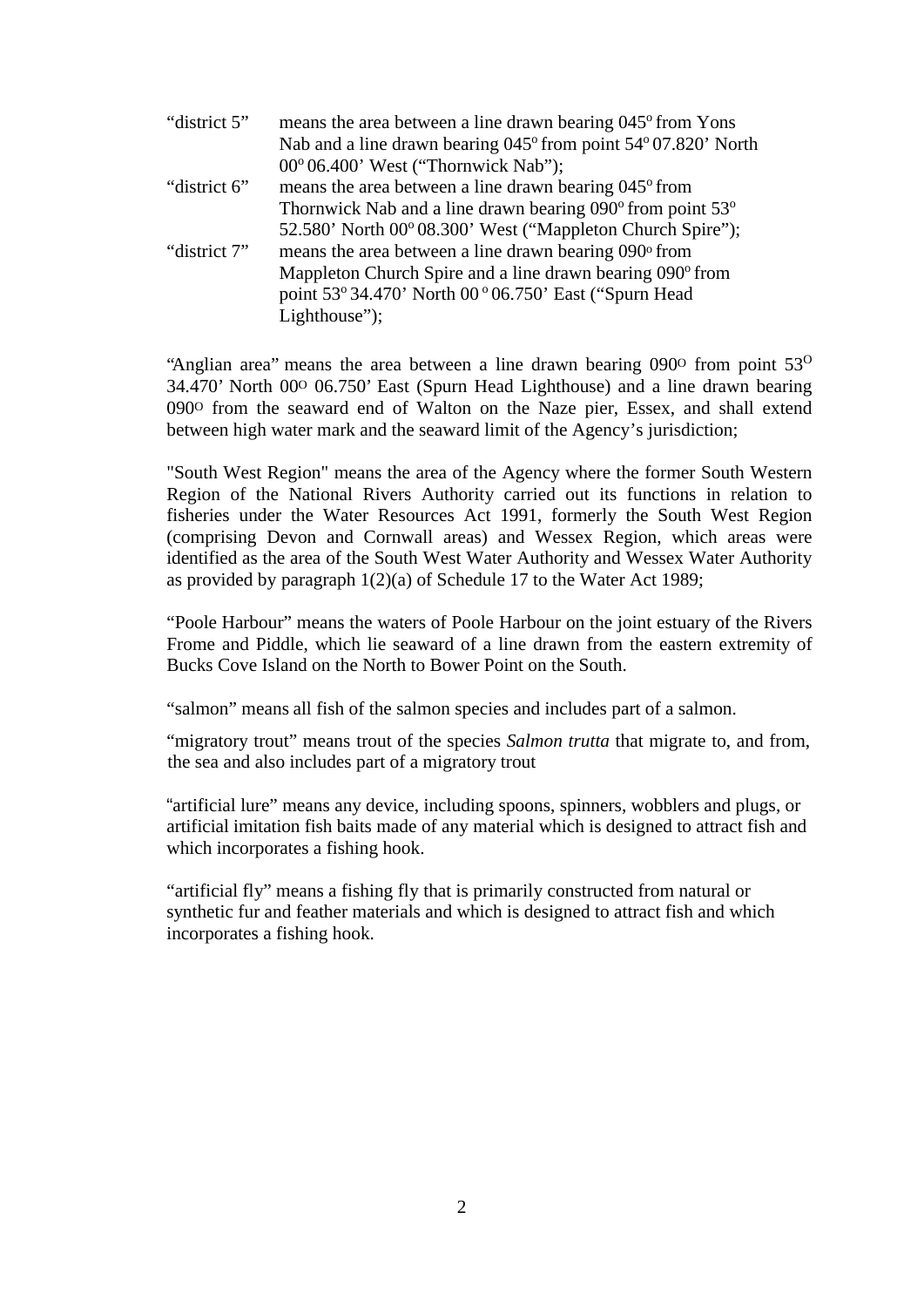(2) Except where expressly stated or where the context otherwise requires all words and expressions used in these Byelaws shall have the meanings assigned to them by the Salmon and Freshwater Fisheries Act 1975, Water Resources Act 1991 and the Environment Act 1995

# **Byelaw 3 Annual Close Season for Fishing for Salmon and Migratory Trout other than with Rod and Line**

Notwithstanding the start date of the close season contained within existing fisheries byelaws, the annual close season for fishing for salmon and migratory trout, other than with rod and line, in any calendar year shall end on, and include, 31 May with the following exceptions:

### North East area

- (1) The annual close season for fishing for salmon and migratory trout by means of a licensed T or J net in the North East area:
	- (a) in districts 1 and 2 shall start on and include 1 June, and end on and include 25 March following;
	- (b) in district 3 shall start on and include 1 July, and end on and include 25 March following;
	- (c) in districts 4, and 5 shall start on and include, 1 August and end on and include 25 March following;
	- (d) in districts 6 and 7 shall start on and include 1 September, and end on and include 25 March following.

# South West Region

- (2) The annual close season for fishing for salmon and migratory trout other than with rod and line on the river Teign and its estuary shall start on, and include 1 June and end on, and include, 14 March.
- (3) The annual close season for fishing for salmon and migratory trout other than with rod and line on the river Dart and its estuary shall start on, and include, 1 June and end on, and include, 14 March.
- (4) The annual close season for fishing for salmon and migratory trout other than with rod and line on the river Fowey and its estuary shall start on, and include 1 June and end on, and include, 14 March.
- (5) The annual close season for fishing for salmon and migratory trout other than with rod and line, in Poole Harbour shall start on, and include, 1 July and end on, and include, 31 May following

Anglian area

(6) All net fisheries in waters situated within the Anglian area where the close season shall end on, and include, 31 March.

# **Byelaw 5 Early Catch and Release for Salmon in Specified Net Fisheries**

Subject to byelaws 7 and 8 below, no person shall remove any live or dead salmon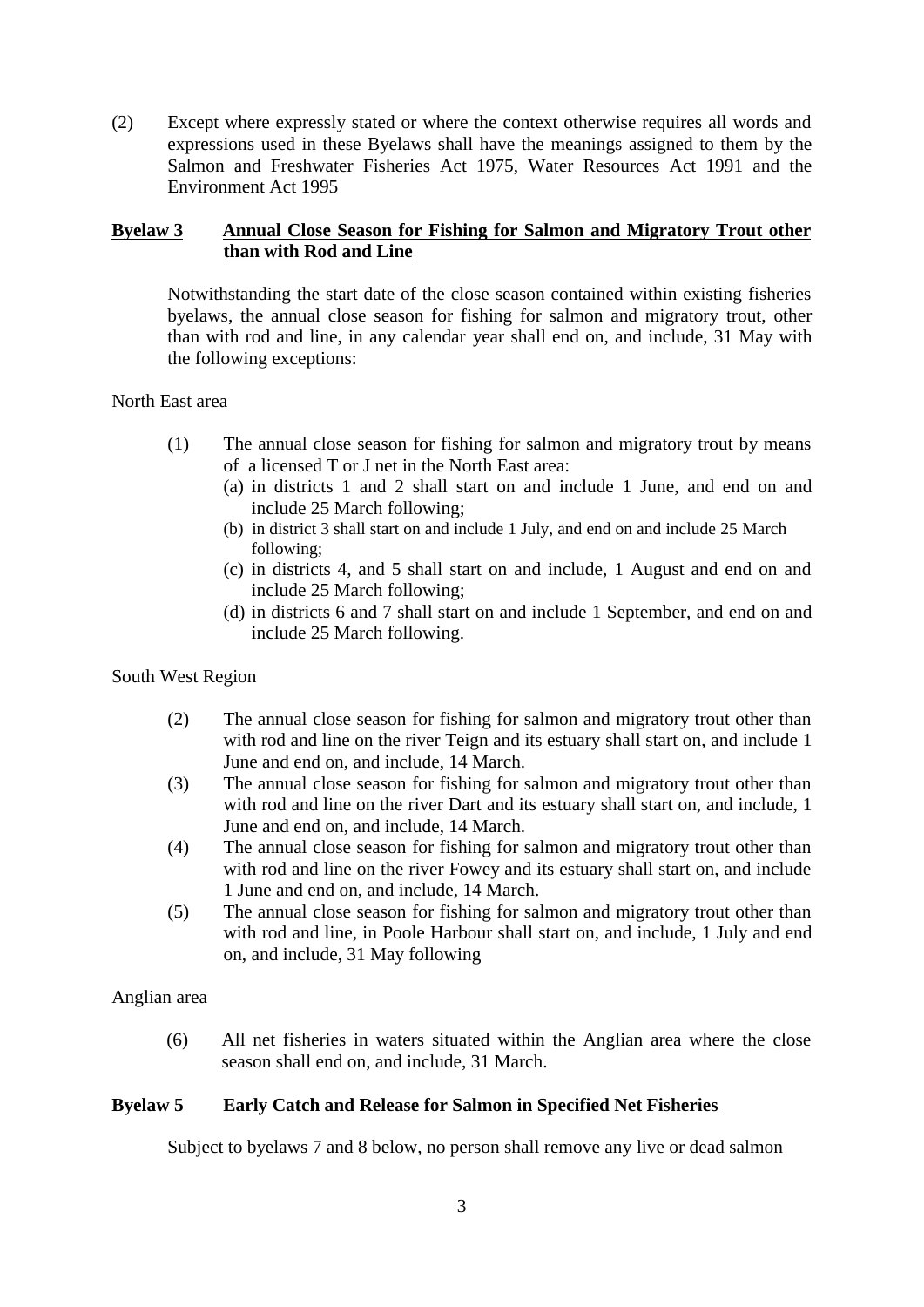(a) from waters specified any of sub-paragraphs (1) to (5) of Byelaw 3; and

(b) which has been taken by a means of net fishing specified in that sub-paragraph,

without the written authority of the Agency before 1 June in any calendar year.

This Byelaw shall not apply to any person who lawfully takes a salmon and returns it immediately to the water with the least possible injury.

### **Byelaw 6 Catch and Release for Salmon in Specified Waters**

No person shall remove any live or dead salmon which has been taken

(1) by means of any net in the waters of the Anglian area; or

(2) by means of a heave or haaf net on the river Lune and its estuary

without the written authority of the Agency.

This Byelaw shall not apply to any person who lawfully takes a salmon and returns it immediately to the water with the least possible injury.

### **Byelaw 7 Prohibition of Taking of Salmon or Migratory Trout in Drift, Hang or Whammel Net Fisheries**

No person shall fish for, take or attempt to fish for or attempts to take any salmon or migratory trout

- (1) by means of a drift net in the North East area;
- (2) by means of a drift, hang or whammel net on the river Ribble and its estuary or the river Lune and its estuary in Lancashire.
- (3) by means of a drift net on the River Camel and its estuary in Cornwall.

### **Byelaw 8 Prohibition of Taking of Salmon or Migratory Trout in South West Region**

From 1 June 2019 no person shall fish for, take or attempt to fish for or attempt to take any salmon or migratory trout, by means of a draft or seine net on the rivers Exe, Tamar, Tavy, Lynher, Camel, Taw or Torridge and their estuaries.

#### **Byelaw 9 Catch and Release for Salmon in Specified Net Fisheries**

From 1 June 2019 no person shall remove any live or dead salmon which has been taken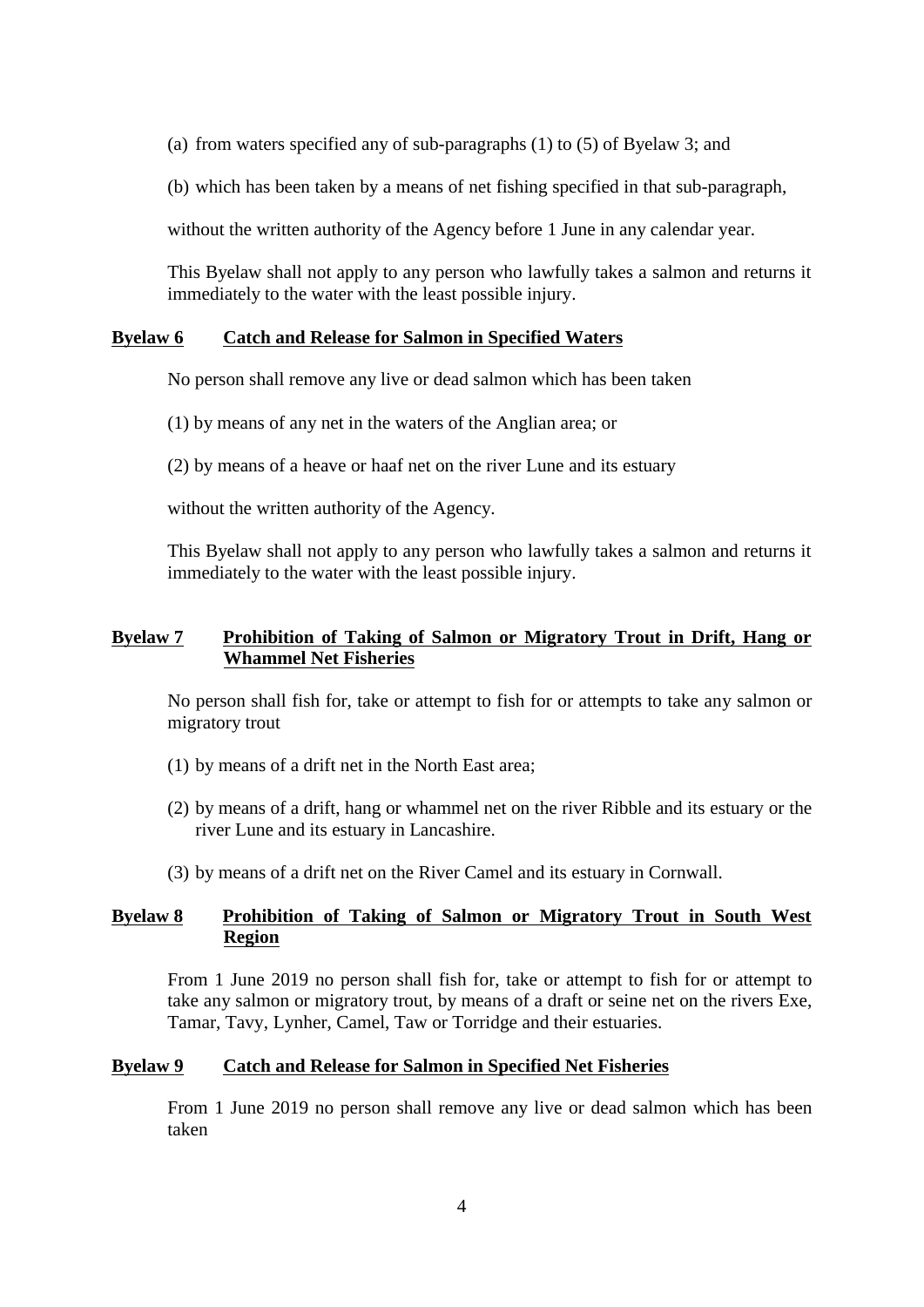- (1) by means of a T or J net in districts 4, 5, 6 and 7 in the North East area;
- (2) by means of a lave net on the river Kent and its estuary or river Leven and its estuary in Cumbria;
- (3) by means of a seine or draft net in Poole Harbour;

without the written authority of the Agency.

This Byelaw shall not apply to any person who lawfully takes a salmon and returns it immediately to the water with the least possible injury.

#### **Byelaw 10 Early Season Catch and Release for Salmon with Rod and Line**

No person shall remove any live or dead salmon taken by rod and line from any waters or banks before 16 June in any calendar year.

This Byelaw shall not apply to any person who lawfully takes a salmon and returns it immediately to the water with the least possible injury.

### **Byelaw 11 Catch and Release for Salmon with Rod and Line from Specified Waters**

No person shall remove any live or dead salmon taken by rod and line from any waters, or tributaries of such waters or estuaries of such waters, listed in Schedule 1 or Schedule 2 or banks of those waters.

This Byelaw shall not apply to any person who lawfully takes a salmon and returns it immediately to the water with the least possible injury.

### **Byelaw 12 Early Season Method Restriction for Salmon with Rod and Line**

No person shall fish for, take or attempt to fish for or attempt to take any salmon with rod and line by any means other than an artificial fly or artificial lure before 16 June in any calendar year.

#### **Byelaw 14 Exemptions**

These Byelaws shall not apply to any employee of the Agency acting in their official capacity or to any person who, with the authority in writing of the Agency granted under paragraph 6(5A) of Schedule 25 to the Water Resources Act 1991 and acting in accordance with any conditions attached to that authority, carries out work connected with the maintenance, improvement or development of fisheries or for scientific purposes.

#### **Byelaw 15 Amendments and Revocations**

The amendments of existing Byelaws set out in Schedule 3 shall have effect. The revocations of existing Byelaws set out in Schedule 4 shall have effect.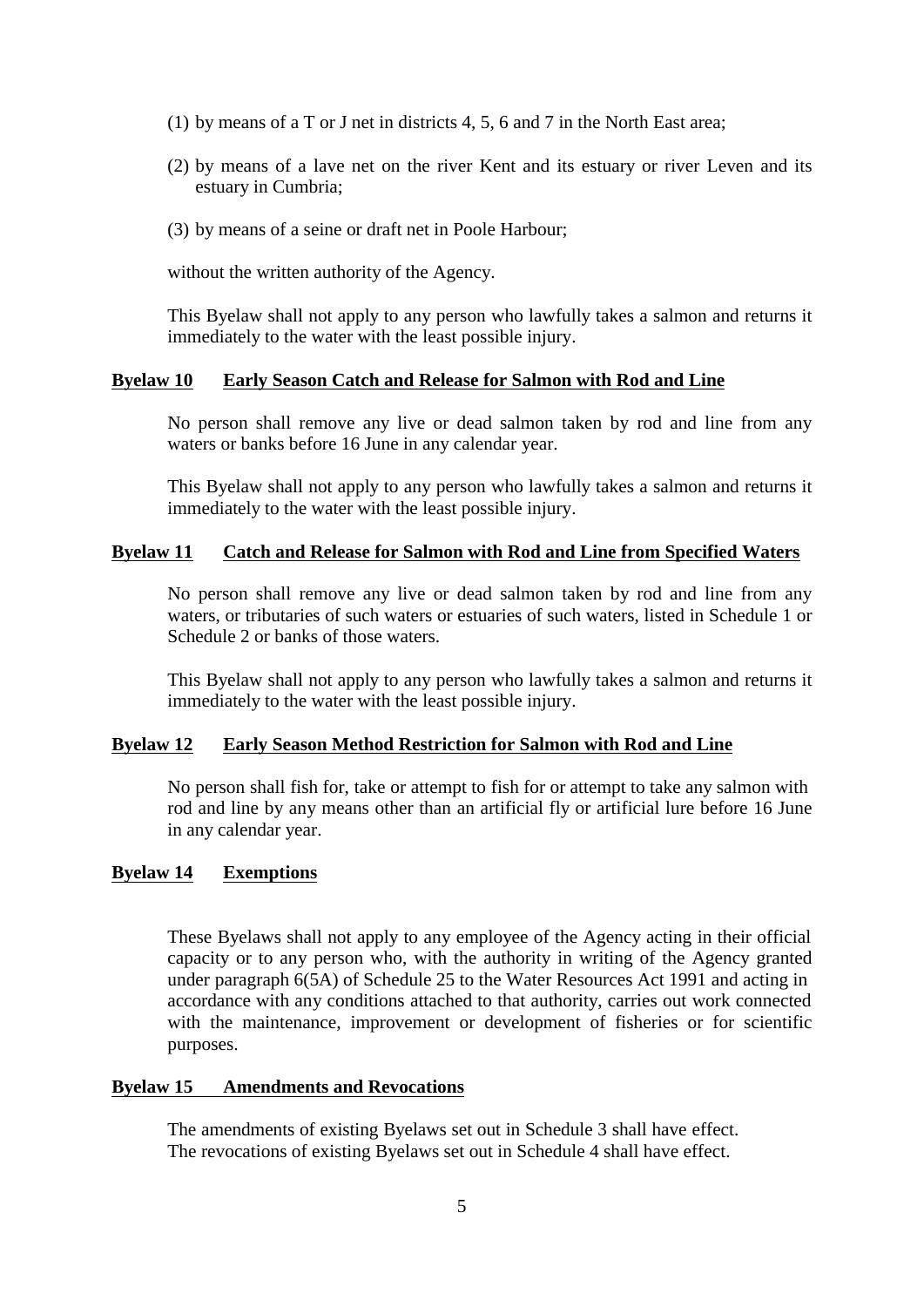# **SCHEDULE 1 At Risk Rivers**

Name of River County(ies)

Yealm

Calder Cumbria<br>Stour Dorset Dorset<br>Devon

# **SCHEDULE 2 Recovering Rivers**

| <b>Name of River</b>                      | County                    |  |
|-------------------------------------------|---------------------------|--|
| Allen                                     | Cornwall                  |  |
| Aln                                       | Northumberland            |  |
| Alt                                       | Merseyside                |  |
| Annas                                     | Cumbria                   |  |
| Avill                                     | Somerset                  |  |
| Bela                                      | Cumbria                   |  |
| <b>Belford Burn</b>                       | Northumberland            |  |
| <b>Blackeney Brook or Blackpool Brook</b> | Gloucestershire           |  |
| <b>B</b> lyth                             | Northumberland            |  |
| <b>Bristol Avon</b>                       |                           |  |
| <b>Brit</b>                               | Dorset                    |  |
| Derwent                                   | Durham and Northumberland |  |
| Don                                       | Tyne & Wear               |  |
| Doniford                                  | Somerset                  |  |
| Ellen                                     | Cumbria                   |  |
| Ems                                       | <b>West Sussex</b>        |  |
| Fal                                       | Cornwall                  |  |
| Gilpin                                    | Cumbria                   |  |
| Harbourne                                 | Devon                     |  |
| Heddon                                    | Devon                     |  |
| Keer                                      | Lancashire                |  |
| Lerryn                                    | Cornwall                  |  |
| Looe                                      | Cornwall                  |  |
| Medway                                    | <b>Sussex and Kent</b>    |  |
| Meon                                      | Hampshire                 |  |
| Mersey                                    |                           |  |
| Mite                                      | Cumbria                   |  |
| Otter                                     | Devon                     |  |
| Ouse                                      | Yorkshire                 |  |
| Par                                       | Cornwall                  |  |
| Parrett                                   | Dorset and Somerset       |  |
| Porth                                     | Cornwall                  |  |
| Seaton                                    | Cornwall                  |  |
| Sid                                       | Devon                     |  |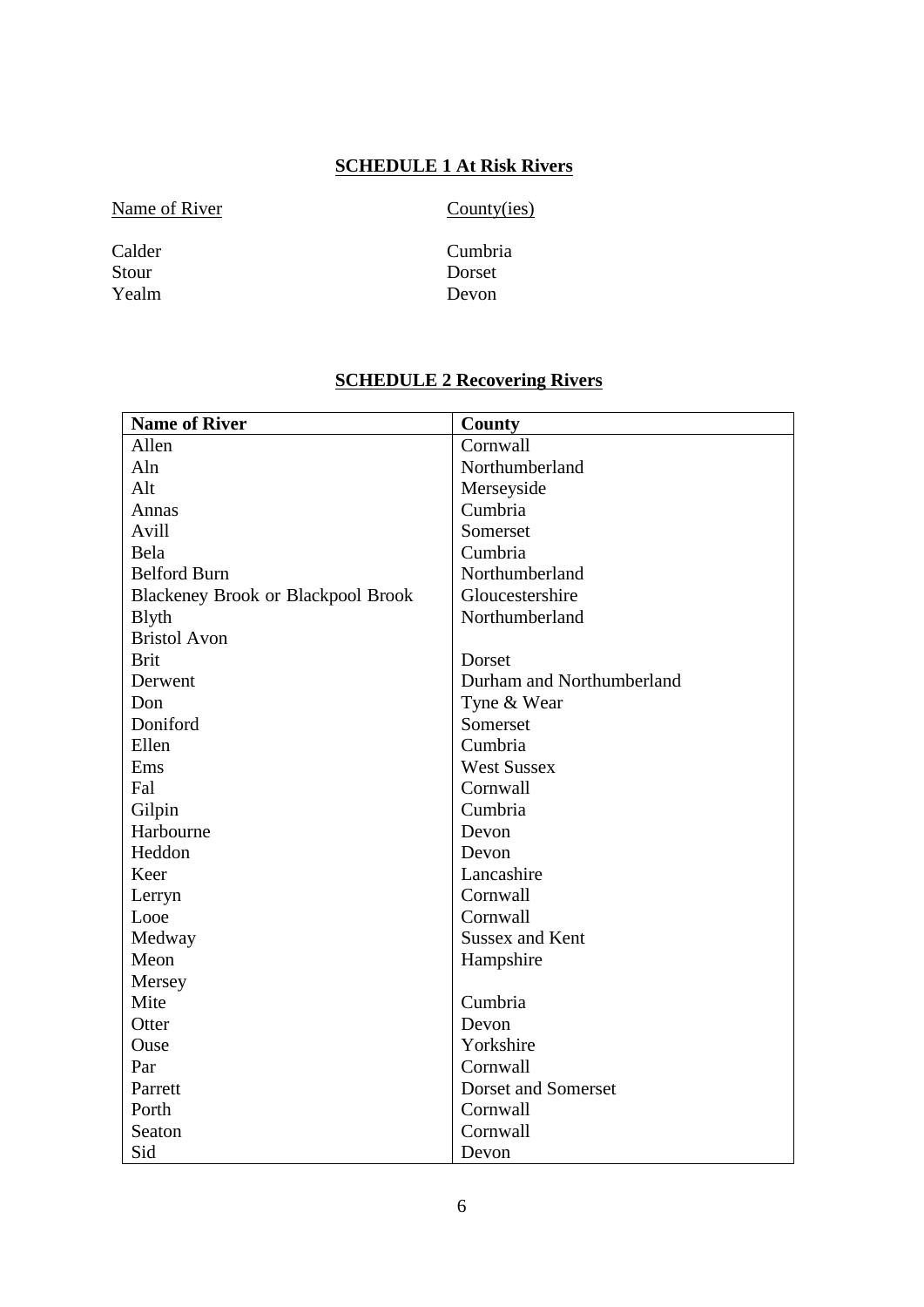| <b>Skelton Beck</b> | North Yorkshire                            |  |
|---------------------|--------------------------------------------|--|
| Skinningrove Beck   | North Yorkshire                            |  |
| Stour               | Kent                                       |  |
| Team                | Durham and Tyne and Wear                   |  |
| <b>Thames</b>       |                                            |  |
| Trent               | Staffordshire, Derbyshire, Leicestershire, |  |
|                     | Nottinghamshire, Lincolnshire and          |  |
|                     | Yorkshire                                  |  |
| Valency             | Cornwall                                   |  |
| Wampool             | Cumbria                                    |  |
| Wansbeck            | Northumberland                             |  |
| Waren Burn          | Northumberland                             |  |
| Washford            | Somerset                                   |  |
| Waver               | Cumbria                                    |  |
| Weaver              | Cheshire                                   |  |
| Winster             | Cumbria                                    |  |
|                     |                                            |  |

# **SCHEDULE 3 Amendments**

#### **Amendment of Existing Byelaws**

1 For Byelaw numbered 11 (which applies in the Cumbria and Lancashire area and which was confirmed on 26 November 2009) substitute:-

#### "**11 Limitation of Netting**

The use of any net (not being an authorised fixed engine or a net necessarily and solely used for the purpose of removing from an authorised fixed engine the fish caught by that fixed engine, or a landing net used in conjunction with rod and line) for taking salmon, trout, freshwater fish or eels is prohibited except for the licensed use of the named types of net in the areas specified below:-

- (a) In the Solway Firth heave or haaf nets.
- (b) In the Leven Estuary lave nets.
- (c) In the Kent Estuary lave nets.
- (d) In the Lune Estuary heave or haaf nets.
- $(e)$  ....
- $(f)$  ...

(g) In any watercourse that drains into the sea between Hilbre Point in Cheshire, National Grid Reference SJ203884, and Greenodd in Cumbria, National Grid Reference SD 317827 – the use of hand held dip nets for taking elvers."

2 For Byelaw numbered 3B(ii)(b) (which applies in the Wessex area and which was confirmed on 8 November 1993) substitute:-

#### "**3 Annual close season for fishing for salmon**

- (B) The annual close season for fishing for salmon with nets shall be…
- (ii) in the Avon Dorset area…
- (b) in so much of the River Frome and its tributaries as lies upstream of a line drawn true south west of from Swineham Point to Turners Cove the period starting from,